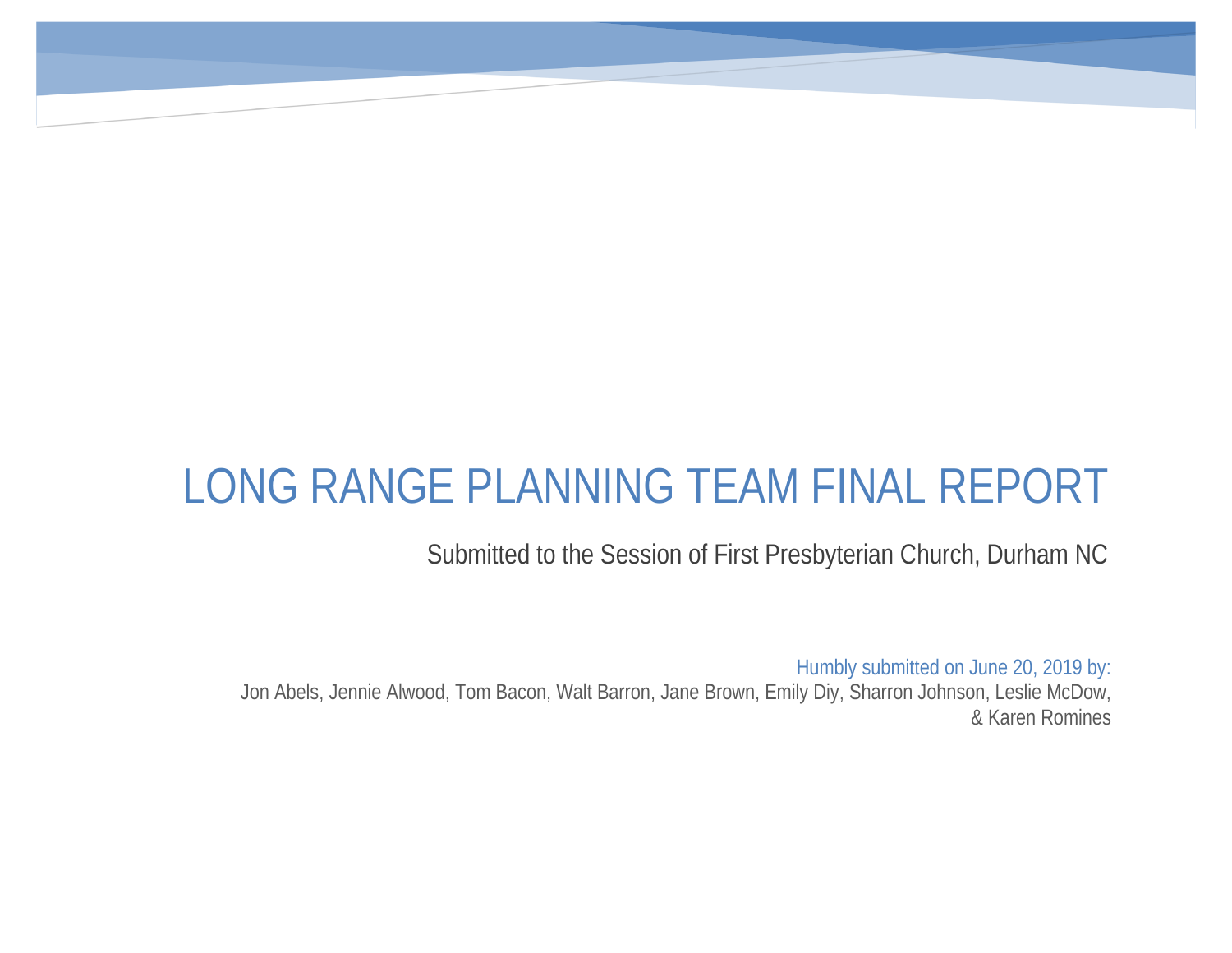| <b>Priority 1. Strengthen Connections within FPC</b>                                                                                                                                                                                                                                                                                                                                 |                                                                                                                                                                                                                                                                                                                                                                                                                                                          |                                                                                                                                                                                                                                                                                                                                                                              |                                                                                                                                                                                                                                                             |                                                                                                                                                                                                                                           |                                                                                                                                                                                                                                                                                                                                                                                                                                           |  |  |
|--------------------------------------------------------------------------------------------------------------------------------------------------------------------------------------------------------------------------------------------------------------------------------------------------------------------------------------------------------------------------------------|----------------------------------------------------------------------------------------------------------------------------------------------------------------------------------------------------------------------------------------------------------------------------------------------------------------------------------------------------------------------------------------------------------------------------------------------------------|------------------------------------------------------------------------------------------------------------------------------------------------------------------------------------------------------------------------------------------------------------------------------------------------------------------------------------------------------------------------------|-------------------------------------------------------------------------------------------------------------------------------------------------------------------------------------------------------------------------------------------------------------|-------------------------------------------------------------------------------------------------------------------------------------------------------------------------------------------------------------------------------------------|-------------------------------------------------------------------------------------------------------------------------------------------------------------------------------------------------------------------------------------------------------------------------------------------------------------------------------------------------------------------------------------------------------------------------------------------|--|--|
| <b>Strategies and Tactics</b>                                                                                                                                                                                                                                                                                                                                                        | Responsible<br><b>Parties</b>                                                                                                                                                                                                                                                                                                                                                                                                                            | <b>Resources</b><br><b>Needed</b>                                                                                                                                                                                                                                                                                                                                            | Outcome<br><b>Measures</b>                                                                                                                                                                                                                                  | <b>Key Timing</b>                                                                                                                                                                                                                         | Financial<br><b>Implications</b>                                                                                                                                                                                                                                                                                                                                                                                                          |  |  |
| <b>Goal 1: Enhance connections through</b><br>pastoral care<br>Strengthen strong care teams, visitation teams, and<br>deacon flower delivery; include family in crisis care<br>teams as needed<br>Add support groups as appropriate (i.e. grief, aging<br>parents, Alzheimer's, caring for special needs<br>children)<br>Aspirational goal of starting a Stephen Ministry (SM)<br>3. | 1. Susan Dunlap &<br>pastoral care team<br>are successfully<br>managing. What (if<br>any) changes<br>needed? History of<br>this effort?<br>2. Pastoral Care<br>committee to begin<br>leading effort<br>3. Need advocates<br>(a couple<br>members) to<br>explore Stephen<br>Ministry, lead ad<br>hoc committee to<br>session which<br>would be charged<br>with making a<br>proposal likely will<br>need SM staff<br>coordinator, and<br>member volunteers | 1. Deacon to work<br>with Susan & keep<br>track of which<br>teams are working<br>with whom<br>2. Stewardship<br>Committee collect<br>information from<br>time & talent<br>sheets; Set up<br>database with<br>coordinator<br>(maintain privacy)<br>3. A few members<br>to lead effort; a<br>staff liaison,<br>connect with other<br>churches who are<br>using SM in<br>Durham | 1. Deacon to work<br>with Susan on for<br>tracking her team's<br>engagements,<br>(simple<br>spreadsheet)<br>2. Make use of<br>planning tools<br>and make use of<br>connections by<br>members (track<br>number of<br>requests?)<br>3. Proposal to<br>session | 1. Ongoing as<br>needed, dependent<br>upon the<br>congregational<br>needs<br>2. Launch during<br>stewardship<br>season, fold into<br>the new<br>membership<br>orientation<br>3. Proposal to<br>session for funding<br>to determine timing | 1. Limited -- teams<br>have provided<br>resources; may<br>need to access<br>pastors'<br>discretionary funds<br>at times<br>usually minimal --<br>members<br>contribute what is<br>needed<br>2. Software costs<br>for database /<br>personnel costs to<br>set up and<br>coordinate?<br>3. Stephen Ministry<br>fees, \$5-8K one<br>time startup fee<br>and \$3-5K annual<br>expense budget<br>item; (if proposal<br>approved by<br>session) |  |  |
|                                                                                                                                                                                                                                                                                                                                                                                      |                                                                                                                                                                                                                                                                                                                                                                                                                                                          |                                                                                                                                                                                                                                                                                                                                                                              |                                                                                                                                                                                                                                                             |                                                                                                                                                                                                                                           |                                                                                                                                                                                                                                                                                                                                                                                                                                           |  |  |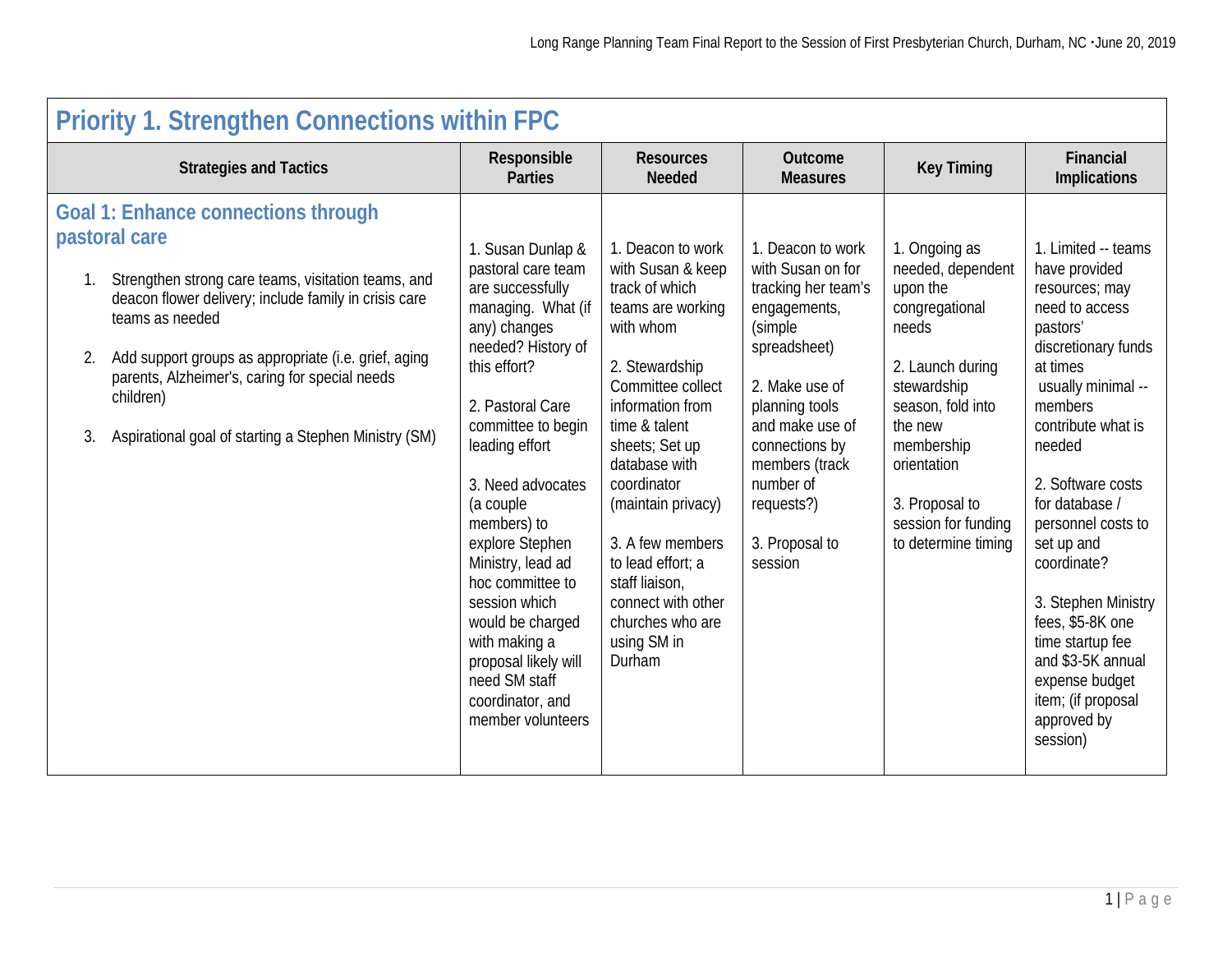|          | <b>Priority 1. Strengthen Connections within FPC (Con't)</b>                                                                                                                                                                                                                                                                                                                                                                                                                   |                                                                                                                                                                                                                                                                                                              |                                                                                                                                                                                                                                                                                                                     |                                                                                                                                                                                    |                                                                                                                                      |                                                                                                                     |  |
|----------|--------------------------------------------------------------------------------------------------------------------------------------------------------------------------------------------------------------------------------------------------------------------------------------------------------------------------------------------------------------------------------------------------------------------------------------------------------------------------------|--------------------------------------------------------------------------------------------------------------------------------------------------------------------------------------------------------------------------------------------------------------------------------------------------------------|---------------------------------------------------------------------------------------------------------------------------------------------------------------------------------------------------------------------------------------------------------------------------------------------------------------------|------------------------------------------------------------------------------------------------------------------------------------------------------------------------------------|--------------------------------------------------------------------------------------------------------------------------------------|---------------------------------------------------------------------------------------------------------------------|--|
|          | <b>Strategies and Tactics</b>                                                                                                                                                                                                                                                                                                                                                                                                                                                  | Responsible<br><b>Parties</b>                                                                                                                                                                                                                                                                                | <b>Resources</b><br><b>Needed</b>                                                                                                                                                                                                                                                                                   | Outcome<br><b>Measures</b>                                                                                                                                                         | <b>Key Timing</b>                                                                                                                    | Financial<br><b>Implications</b>                                                                                    |  |
| 2.<br>3. | <b>Goal 2: Increase connections through</b><br>fellowship groups and gatherings<br>(i.e. intergenerational, Lenten dinners, neighborhood meals, brewery<br>meetups, supper clubs, etc.)<br>Continue monthly fellowship meals<br>Maintain current fellowship groups (e.g. First Friends,<br>Scratch, Books that Matter, Basketball, Coop<br>gatherings)<br>Add small, short-term group fellowship (e.g.<br>intergeneration, social, study, neighborhood or some<br>combination) | 1. Fellowship<br>committee plus Cris<br>& Beth<br>2. Fellowship group<br>leaders (ideally with<br>support from<br>Deacons)<br>3. central person(s)<br>to organize<br>(subcommittee for<br>Fellowship) / help<br>group leaders with<br>organizational<br>efforts; need a pair<br>of leaders for each<br>group | 1. currently relying<br>on Cris & Beth but<br>need more support<br>2. leader from<br>congregation<br>3. need central<br>administrative<br>leadership (ideally<br>from congregation<br>OR this is place a<br>membership<br>coordinator could<br>work); also need<br>leaders for each<br>group (from<br>congregation) | 1-3. Participation,<br>good awareness of<br>the options<br>available<br><i>(intentional</i><br>communications;<br>connect with<br>membership on<br>how they orient<br>new members) | 1. ongoing,<br>once/month<br>2. ongoing<br>3. two-three times a<br>year (each round<br>with 3-5 meetings<br>for the set of<br>groups | 1. church meals are<br>subsidized, in<br>fellowship budget<br>2. minimal<br>3. minimal; budget<br>for communication |  |
|          | <b>Goal 3: Increase connections through</b><br>enhanced communication and use of<br><b>Technology</b>                                                                                                                                                                                                                                                                                                                                                                          |                                                                                                                                                                                                                                                                                                              |                                                                                                                                                                                                                                                                                                                     |                                                                                                                                                                                    |                                                                                                                                      |                                                                                                                     |  |
| 2.       | Utilize new technologies and document sharing<br>platforms for more effective communication and<br>collaborative work among staff, congregation, and<br>committees (e.g. bulletin, newsletter, youth,<br>Instagram, website, fellowship meals, committee work,<br>etc.)<br>Enhance donation options (e.g. swipe, Venmo)                                                                                                                                                        | 1. staff and<br>committee chairs<br>2. Finance<br>committee                                                                                                                                                                                                                                                  | 1. possibly need<br>new software<br>options<br>2. software, staff<br>training                                                                                                                                                                                                                                       | 1. engagement,<br>participation<br>2. increased<br>donations from<br>non-traditional<br>methods                                                                                    | 1. ongoing<br>2. immediate                                                                                                           | 1. minimal<br>2. any fees<br>associated with<br>software usage                                                      |  |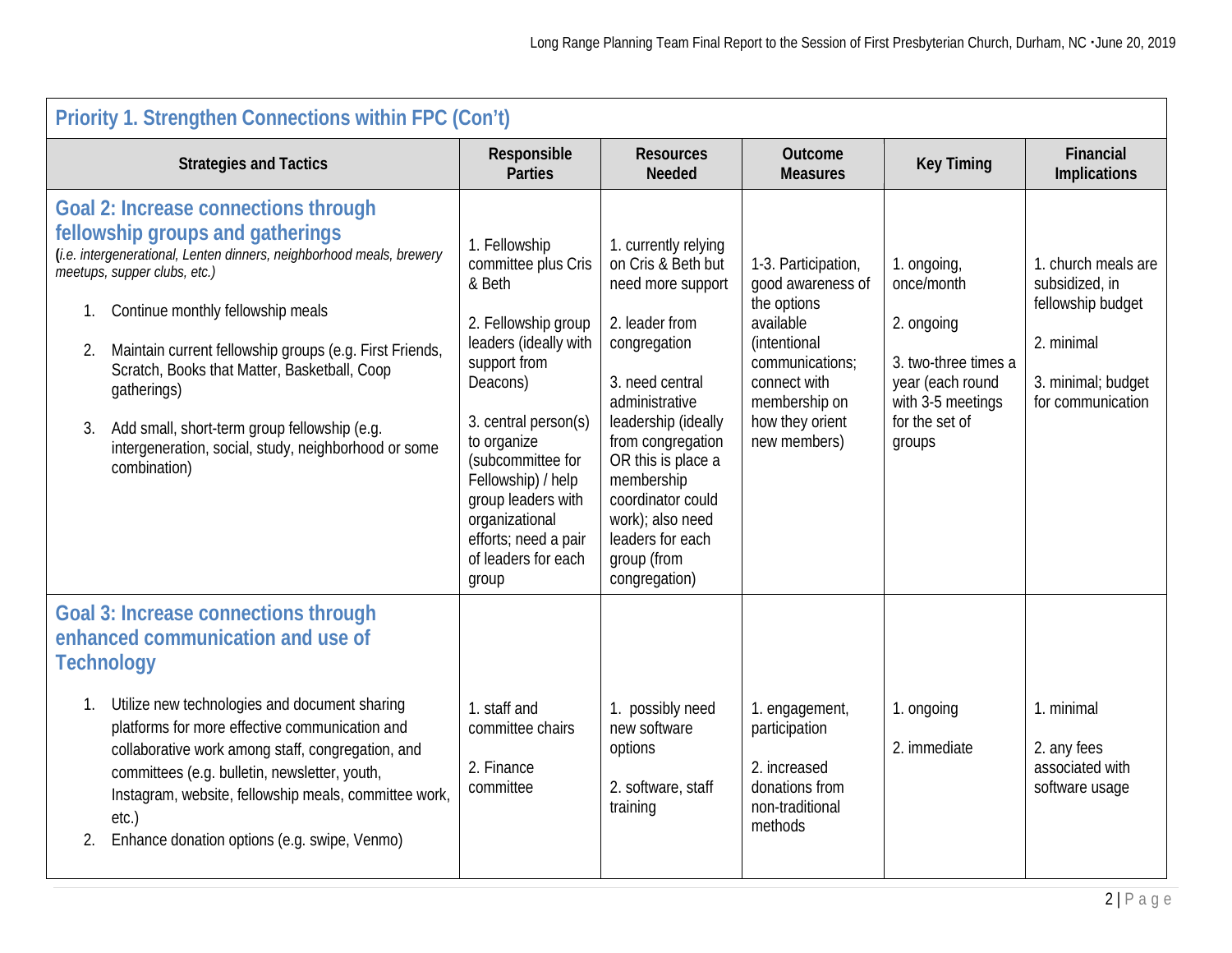| <b>Priority 1. Strengthen Connections within FPC (Con't)</b>                                                                                                                                                                                                                                                                                                                                                                                            |                                                                        |                                                                                       |                                                 |                                                                                                    |                                               |  |  |
|---------------------------------------------------------------------------------------------------------------------------------------------------------------------------------------------------------------------------------------------------------------------------------------------------------------------------------------------------------------------------------------------------------------------------------------------------------|------------------------------------------------------------------------|---------------------------------------------------------------------------------------|-------------------------------------------------|----------------------------------------------------------------------------------------------------|-----------------------------------------------|--|--|
| <b>Strategies and Tactics</b>                                                                                                                                                                                                                                                                                                                                                                                                                           | Responsible<br><b>Parties</b>                                          | <b>Resources</b><br><b>Needed</b>                                                     | <b>Outcome</b><br><b>Measures</b>               | <b>Key Timing</b>                                                                                  | Financial<br><b>Implications</b>              |  |  |
| Goal 4: Enhance connections through a more<br>welcoming, accommodating physical plant<br>Enlarge Fellowship Hall (big enough for<br>congregational gathering, outfitted with technology<br>upgrades, etc.)<br>Upgrade kitchen to commercial standards (fellowship<br>meals, also affects Day School)<br>Increase parking (make sure sufficient space for<br>3.<br>evening worship, meetings / may have issues as<br>construction starts in current lot) | 1-3. Work with<br>Property committee<br>to create a facilities<br>plan | 1-3. Capital<br>Campaign<br>Consultant,<br>followed by<br>architectural<br>consultant | 1-3. TBD, decision<br>about Capital<br>Campaign | 1-3. Start process<br>beginning of 2020,<br>in preparation for<br>150-yr birthday of<br><b>FPC</b> | 1-3. Possible need<br>for Capital<br>Campaign |  |  |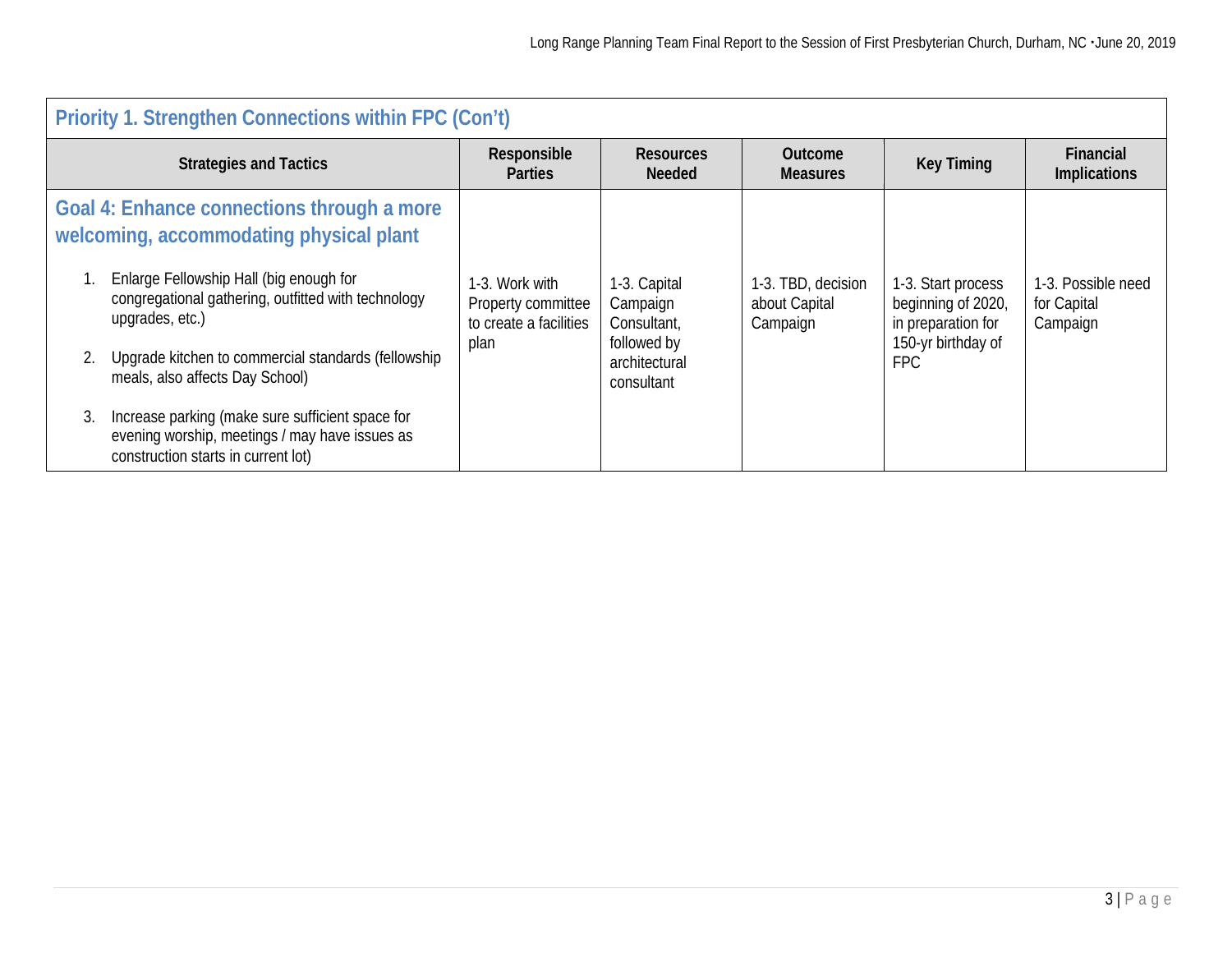| Priority 2. Strengthen Connections with Durham Community                                                                                                                                                                                                                                                                                                  |                                                                                                                                                                                |                                                                                                                                                                                                                 |                                                                                                                                                                     |                                                                                                                                                                        |                                                                                                                       |  |  |
|-----------------------------------------------------------------------------------------------------------------------------------------------------------------------------------------------------------------------------------------------------------------------------------------------------------------------------------------------------------|--------------------------------------------------------------------------------------------------------------------------------------------------------------------------------|-----------------------------------------------------------------------------------------------------------------------------------------------------------------------------------------------------------------|---------------------------------------------------------------------------------------------------------------------------------------------------------------------|------------------------------------------------------------------------------------------------------------------------------------------------------------------------|-----------------------------------------------------------------------------------------------------------------------|--|--|
| <b>Strategies and Tactics</b>                                                                                                                                                                                                                                                                                                                             | <b>Responsible Parties</b>                                                                                                                                                     | <b>Resources Needed</b>                                                                                                                                                                                         | <b>Outcome Measures</b>                                                                                                                                             | <b>Key Timing</b>                                                                                                                                                      | Financial<br><b>Implications</b>                                                                                      |  |  |
| Goal 1: Welcome visitors and increase<br>visibility in community                                                                                                                                                                                                                                                                                          |                                                                                                                                                                                |                                                                                                                                                                                                                 |                                                                                                                                                                     |                                                                                                                                                                        |                                                                                                                       |  |  |
| Continue and increase postcard mailings to<br>1.<br>residents nearby (including letter from pastor<br>to all new residents)                                                                                                                                                                                                                               | 1. Staff, Deacons,<br>Mindy/Marilyn                                                                                                                                            | 1. Staff time and<br>minimal supplies cost                                                                                                                                                                      | 1. Number of<br>contacts and<br>responses                                                                                                                           | 1. Planning in 2020;<br>implement 2021                                                                                                                                 | 1. Staff time to<br>develop mailing lists                                                                             |  |  |
| Plan/implement greater community outreach<br>2.<br>(staff, volunteer, and financial implications)<br>meals and/or fall fest/spring fest<br>а.<br>provide community classes, i.e.<br>b.<br>parenting, financial literacy, etc.<br>add pop-up events (sing-along,<br>C.<br>chapel); performance space and art<br>exhibits; unlocked walk-in prayer<br>space | 2.a. Fellowship<br>Committee<br>2.b-c. TBD on<br>topic/event<br>3. John Weicher to<br>advise (possible part-<br>time staff to<br>manage?)<br>4. Membership<br>Committee, Mindy | 2.a. Cris/Beth and<br>volunteers plus<br>funding for food<br>2.b. Membership/<br>Outreach<br>coordinator; contract<br>faculty for classes,<br>plus volunteers<br>2.c. Staff plus<br>volunteers<br>3. Staff plus | 2.a. Attendance at<br>events; resulting<br>attendance at<br>worship<br>2.b-c. Classes held<br>and attendance<br>3. Number of hits per<br>month<br>4. Coordinator in | 2.a. Planning 2020;<br>implement in 2021<br>2.b. Planning 2021;<br>implement 2022<br>2.c. Planning 2020;<br>implement 2021<br>3.2020<br>4. Planning 2020;<br>hire 2021 | 2.a. \$1,000 per event<br>2.b. \$3-5K per year<br>2.c. \$3-5K per year<br>3. \$7-10K per year<br>4. \$30-35K Per year |  |  |
| 3.<br>Increase online presence and engagement<br>including website redesign (staff implications)                                                                                                                                                                                                                                                          |                                                                                                                                                                                | volunteers<br>4. Funding identified                                                                                                                                                                             | place                                                                                                                                                               |                                                                                                                                                                        |                                                                                                                       |  |  |
| Hire part-time membership/outreach<br>4.<br>coordinator (financial implications)                                                                                                                                                                                                                                                                          |                                                                                                                                                                                |                                                                                                                                                                                                                 |                                                                                                                                                                     |                                                                                                                                                                        |                                                                                                                       |  |  |

## **Priority 2. Strengthen Connections with Durham Community**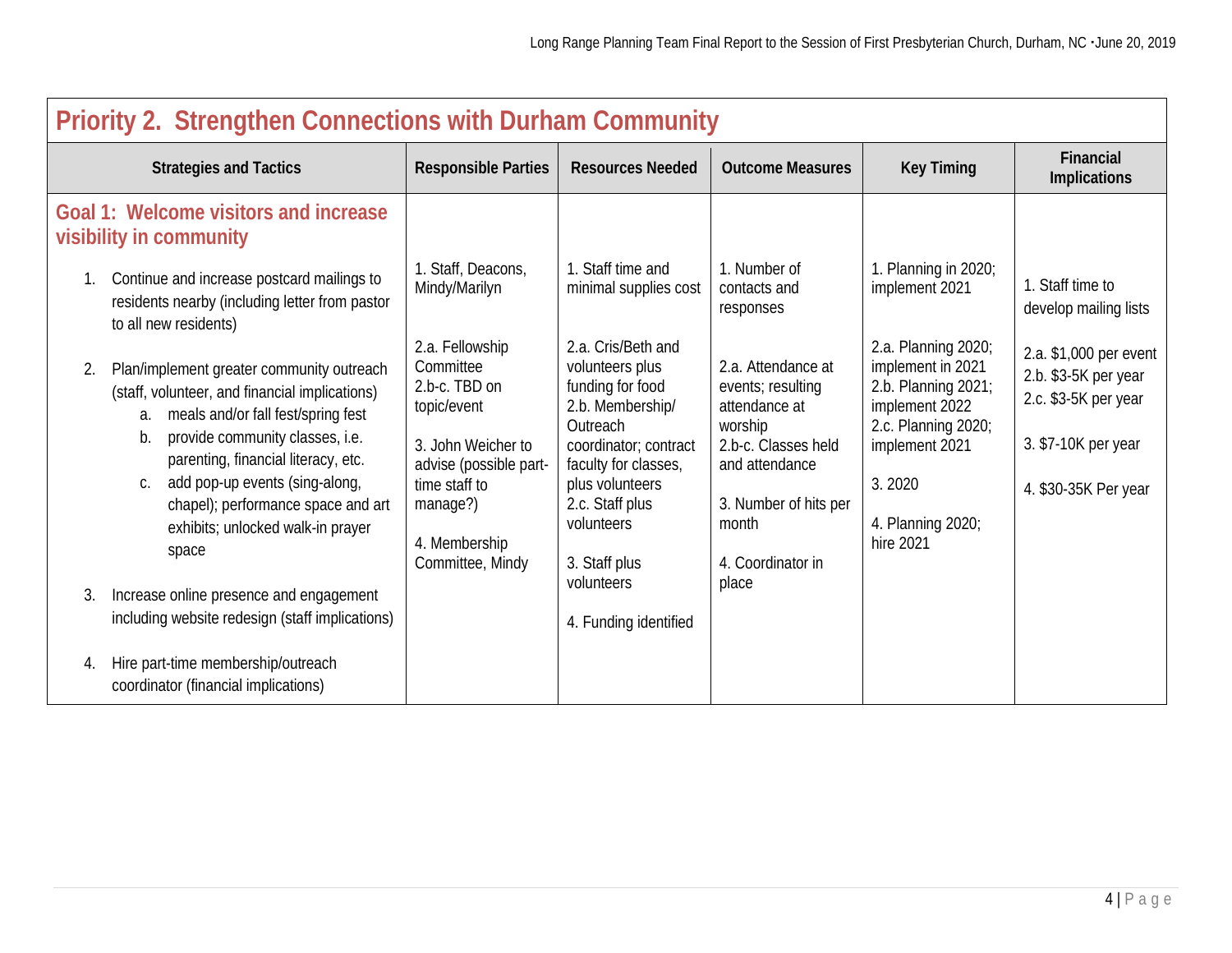| Priority 2. Strengthen Connections with Durham Community (Con't)                                                                                                                                                                                                                                                                                                                                                                                                                                                                                                |                                                                                                                                                                                                                          |                                                                                                                                                                                                                                                                                                                                                                                                  |                                                                                                                                                                                                                                                                                                                                 |                                                                                                                                                                                                                                                                                                             |                                                                                                                                                                                                                                                                                                                                                                                                          |  |  |
|-----------------------------------------------------------------------------------------------------------------------------------------------------------------------------------------------------------------------------------------------------------------------------------------------------------------------------------------------------------------------------------------------------------------------------------------------------------------------------------------------------------------------------------------------------------------|--------------------------------------------------------------------------------------------------------------------------------------------------------------------------------------------------------------------------|--------------------------------------------------------------------------------------------------------------------------------------------------------------------------------------------------------------------------------------------------------------------------------------------------------------------------------------------------------------------------------------------------|---------------------------------------------------------------------------------------------------------------------------------------------------------------------------------------------------------------------------------------------------------------------------------------------------------------------------------|-------------------------------------------------------------------------------------------------------------------------------------------------------------------------------------------------------------------------------------------------------------------------------------------------------------|----------------------------------------------------------------------------------------------------------------------------------------------------------------------------------------------------------------------------------------------------------------------------------------------------------------------------------------------------------------------------------------------------------|--|--|
| <b>Strategies and Tactics</b>                                                                                                                                                                                                                                                                                                                                                                                                                                                                                                                                   | <b>Responsible Parties</b>                                                                                                                                                                                               | <b>Resources Needed</b>                                                                                                                                                                                                                                                                                                                                                                          | <b>Outcome Measures</b>                                                                                                                                                                                                                                                                                                         | <b>Key Timing</b>                                                                                                                                                                                                                                                                                           | Financial<br>Implications                                                                                                                                                                                                                                                                                                                                                                                |  |  |
| <b>Goal 2: Support and Enhance Local</b><br><b>Mission</b><br>Redesign Walk-in Ministry interview/consult<br>space<br>Redesign volunteer desk so it is more front<br>2.<br>and center<br>Work with local nonprofits and business to<br>3.<br>create a long-term partnership model (e.g.<br>provide office space, if available, for local<br>non-profits)<br>Build upon and enhance outreach<br>4.<br>opportunities such as current tutoring<br>program at Iglesia Emanuel and prison<br>ministry<br>Assess the Day School's place within FPC's<br>5.<br>mission | 1. Service/Mission<br>Subcommittee /staff<br>2. Property<br>Committee<br>3. Property<br>Committee/Service<br>and Mission<br>4. Service and<br><b>Mission</b><br>5. Service and<br>Mission/Christian<br>Education/Session | 1. Property upgrades<br>- security, Capital<br>Campaign<br>2. Property changes,<br>staff to help manage,<br>Capital Campaign<br>3. Staff /volunteers to<br>help manage, Capital<br>Campaign<br>4. Additional<br>volunteers and<br>facility to meet<br>additional needs<br>5. study to assess<br>FPC investment in<br>Day School and its<br>congruence with FPC<br>mission/facility<br>capability | 1. walk-in ministry<br>participation<br>2. satisfaction of<br>participants/volunteer<br>s and staff<br>3. participation by<br>local non-profits<br>4. tutoring<br>participation at IE/<br>volunteer<br>participation in prison<br>ministry<br>5. Greater<br>awareness of FPC<br>involvement and<br>commitment to Day<br>School. | 1. assess, make<br>determination by end<br>of year<br>2. planning in 2020<br>3. planning in 2020<br>with implementation<br>depending on facility<br>upgrades<br>4. 2019-2020 as part<br>of Stewardship<br>Campaign; may<br>require facility<br>upgrades<br>5. Appointment of Ad<br>Hoc Committee in<br>2020 | 1. Funds to renovate<br>physical space--<br>possible Capital<br>Campaign<br>2. Funds to renovate<br>physical space--<br>possible Capital<br>Campaign<br>3. Funds to renovate<br>physical space--<br>possible Capital<br>Campaign<br>4. Depending if<br>facilities are<br>upgraded<br>5. Funds related to<br><b>Education Bldg</b><br>renovations; possible<br>consultant to assist<br>assessment process |  |  |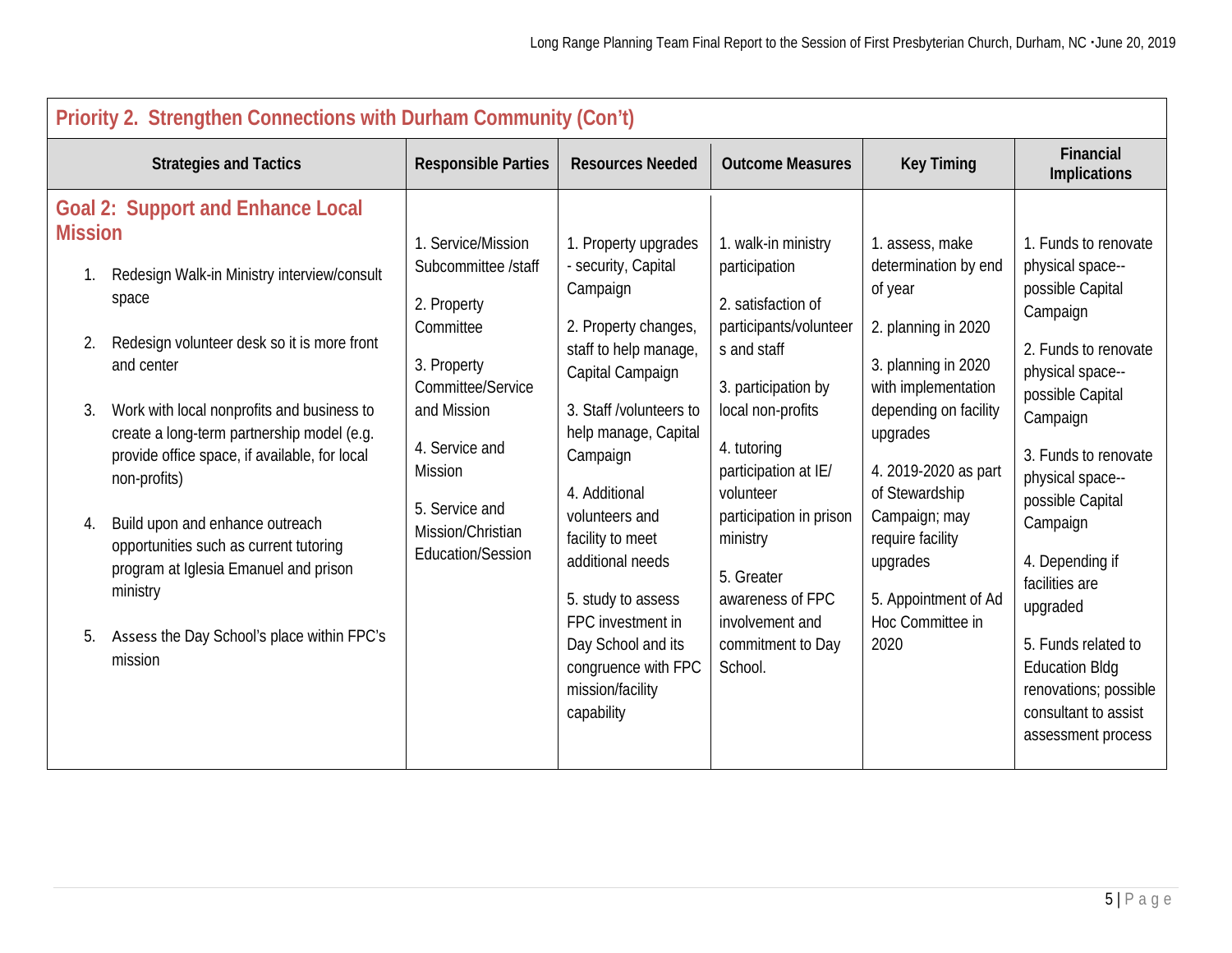| Priority 2. Strengthen Connections with Durham Community (Con't)                                                                                                                                                                                                                                                      |                                                                                                                                                                       |                                                                                                            |                                                                                                                                                                                           |                                                                |                                               |  |  |
|-----------------------------------------------------------------------------------------------------------------------------------------------------------------------------------------------------------------------------------------------------------------------------------------------------------------------|-----------------------------------------------------------------------------------------------------------------------------------------------------------------------|------------------------------------------------------------------------------------------------------------|-------------------------------------------------------------------------------------------------------------------------------------------------------------------------------------------|----------------------------------------------------------------|-----------------------------------------------|--|--|
| <b>Strategies and Tactics</b>                                                                                                                                                                                                                                                                                         | <b>Responsible Parties</b>                                                                                                                                            | <b>Resources Needed</b>                                                                                    | <b>Outcome Measures</b>                                                                                                                                                                   | <b>Key Timing</b>                                              | Financial<br><b>Implications</b>              |  |  |
| Goal 3: Promote advocacy work related<br>to our core values                                                                                                                                                                                                                                                           |                                                                                                                                                                       |                                                                                                            |                                                                                                                                                                                           |                                                                |                                               |  |  |
| Increase volunteer and financial involvement<br>in Durham CAN and NC Council of Churches<br>(NCCC)<br>Continue to participate in walks, vigils, and<br>2.<br>protests that promote racial and social justice<br>(HKonJ; Moral Monday; Pride: Durham, NC;<br>Women's March; March for Education; gun<br>control, etc.) | . Staff and<br>Session/Service and<br><b>Mission Committee</b><br>2. Service and<br><b>Mission Committee</b><br>3. Staff/Session/<br>Service and Mission<br>Committee | 1. Additional<br>volunteers/Staff time<br>2. Staff and<br>volunteer time<br>3. Staff and<br>volunteer time | 1. Level of<br>involvement in<br>Durham CAN and<br>increased activity<br>with NCCC<br>2. Increased<br>participation in these<br>events<br>3. Increased visibility<br>of FPC on key social | 1. 2019 and beyond<br>2. 2019 and beyond<br>3. 2019 and beyond | 1. Minimal to \$2-3K<br>2. Minimal<br>3. None |  |  |
| Continue to publicly declare our stance on<br>3.<br>key policy issues related to the poor,<br>marginalized, and voiceless (e.g. drafting<br>public letters to legislators)                                                                                                                                            |                                                                                                                                                                       |                                                                                                            | <b>issues</b>                                                                                                                                                                             |                                                                |                                               |  |  |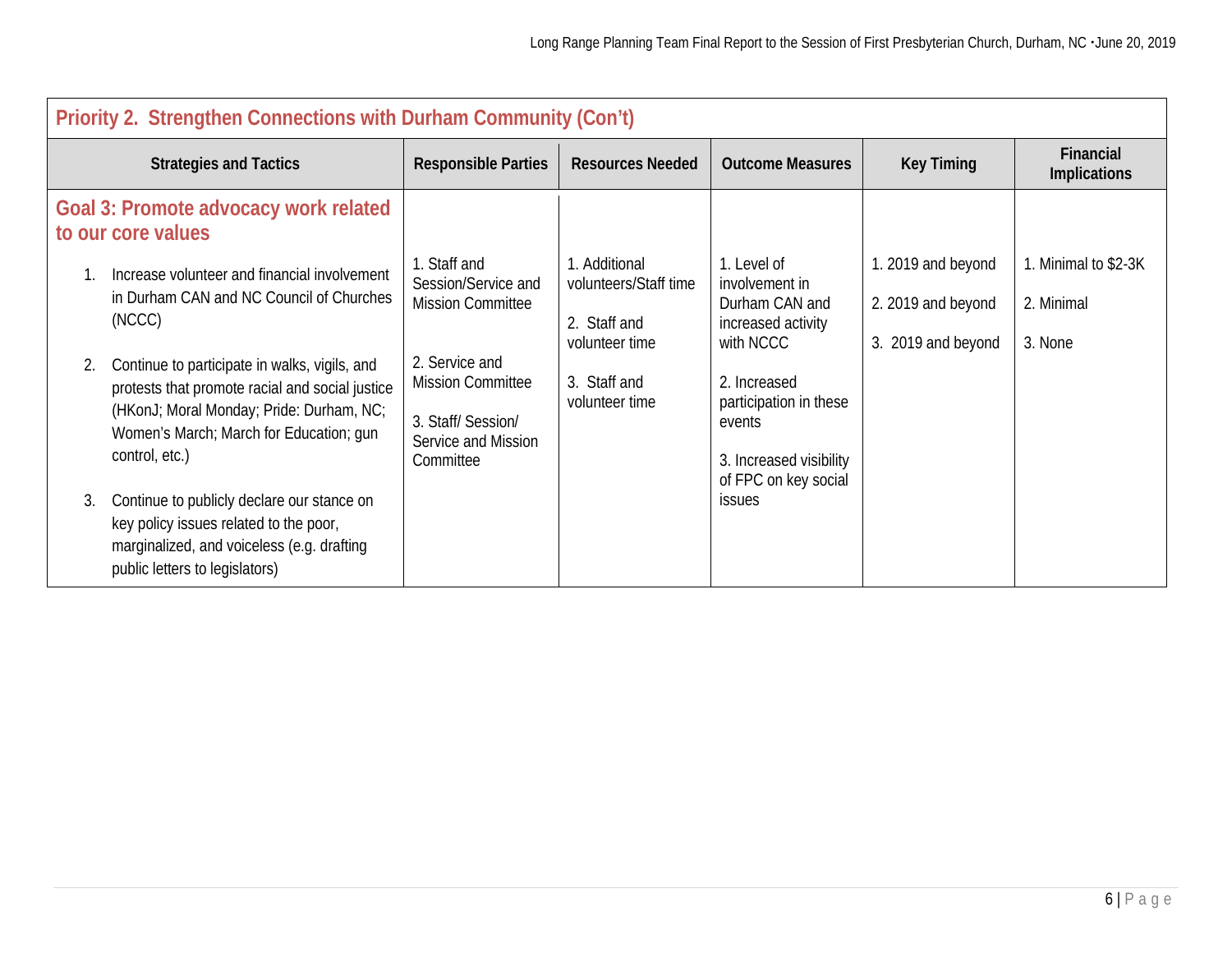| Priority 2. Strengthen Connections with Durham Community (Con't)                                                                                                                                                                                                                                                                                                                                          |                                                                                                                                                      |                                                                                                                     |                                                                                                                                                                   |                                                        |                                                                                                                                   |  |  |
|-----------------------------------------------------------------------------------------------------------------------------------------------------------------------------------------------------------------------------------------------------------------------------------------------------------------------------------------------------------------------------------------------------------|------------------------------------------------------------------------------------------------------------------------------------------------------|---------------------------------------------------------------------------------------------------------------------|-------------------------------------------------------------------------------------------------------------------------------------------------------------------|--------------------------------------------------------|-----------------------------------------------------------------------------------------------------------------------------------|--|--|
| <b>Strategies and Tactics</b>                                                                                                                                                                                                                                                                                                                                                                             | <b>Responsible Parties</b>                                                                                                                           | <b>Resources Needed</b>                                                                                             | <b>Outcome Measures</b>                                                                                                                                           | <b>Key Timing</b>                                      | Financial<br><b>Implications</b>                                                                                                  |  |  |
| Goal 4: Share our building with non-<br>profits and organizations related to our<br>core values                                                                                                                                                                                                                                                                                                           |                                                                                                                                                      |                                                                                                                     |                                                                                                                                                                   |                                                        |                                                                                                                                   |  |  |
| Continue supporting groups we have<br>supported in the past<br>MLK Jr Committee events<br>a.<br>Non-profits<br>b.<br>Support groups<br>C.<br>Music groups<br>d.<br>Other, as approved<br>е.                                                                                                                                                                                                               | 1. Staff/Worship and<br>the Arts<br>Committee/Service<br>and Mission<br>Committee<br>2. Property<br>Committee/Session/<br><b>Personnel Committee</b> | 1. Staff and volunteer<br>time<br>2. Major upgrades to<br>church facilities and<br>staff to oversee<br>building use | 1. Number of<br>individuals and<br>groups using the<br>facilities for activities<br>and events<br>2. Completion of<br>major renovations or<br>new construction of | 1.2019-2025<br>2. Initiate planning<br>process in 2020 | 1. Minimal<br>2. Dependent on<br>costs of major capital<br>improvements<br>supported by Capital<br>Campaign<br>2. \$30-40K (staff |  |  |
| Enhance/upgrade the facilities and staffing<br>2.<br>a. Increase the number of<br>bathrooms/enhance improve<br>bathrooms (financial implication)<br>Add staff member to deal with<br>$b_{\cdot}$<br>building usage-access, security,<br>maintenance, etc. (financial<br>implication)<br>Provide additional funding to<br>$C_{1}$<br>maintain our facility (add to<br>endowment)<br>Kitchen upgrades<br>d. |                                                                                                                                                      |                                                                                                                     | facilities designed to<br>meet future needs<br>and additional staff<br>hired to oversee<br>facilities                                                             |                                                        | member salary)                                                                                                                    |  |  |
| Larger fellowship hall<br>е.                                                                                                                                                                                                                                                                                                                                                                              |                                                                                                                                                      |                                                                                                                     |                                                                                                                                                                   |                                                        |                                                                                                                                   |  |  |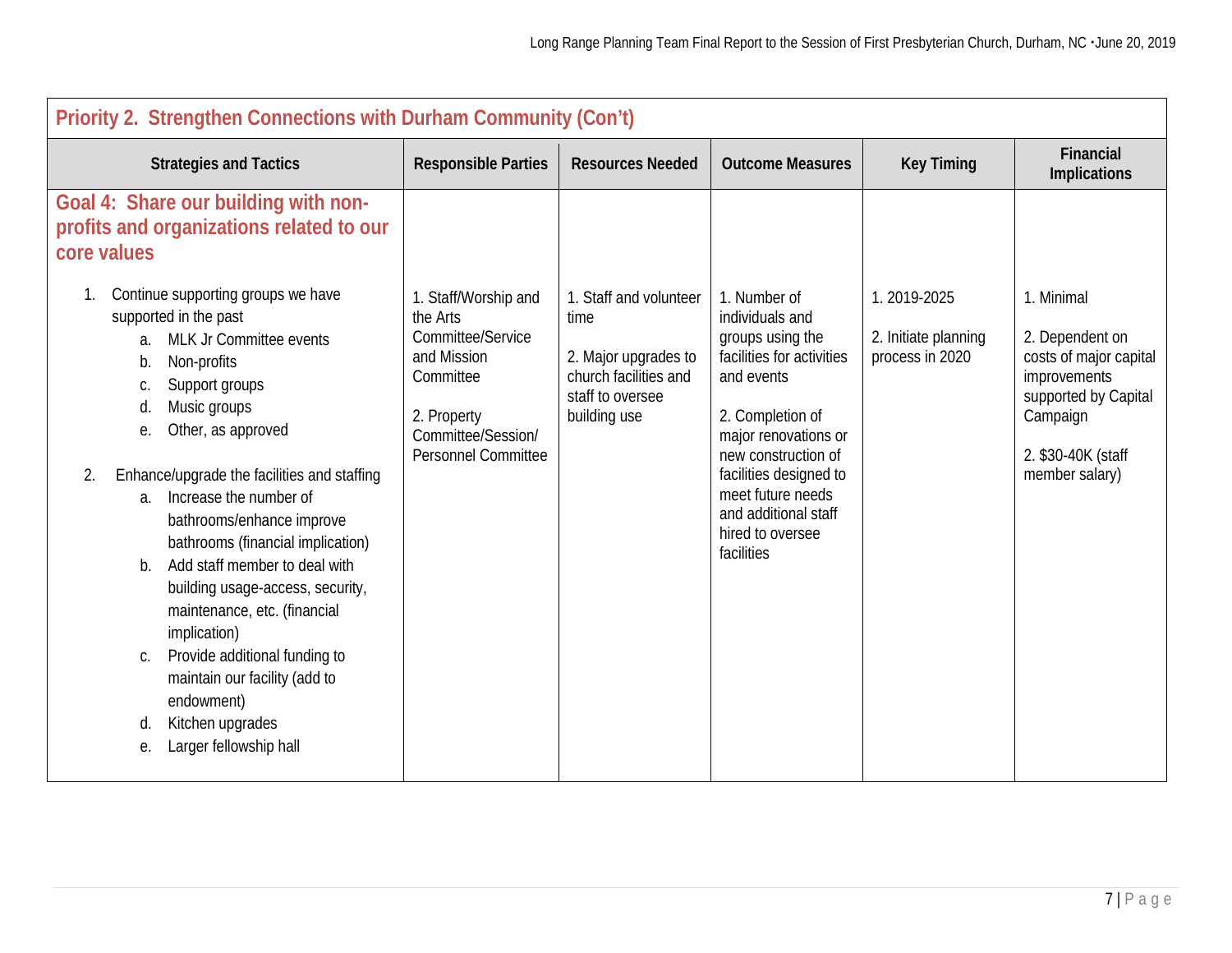|           | Priority 3. Foster a Culture that Promotes Racial Understanding, Awareness, Inclusion & Equity                                  |                                                                      |                                                                                    |                                                                     |                                                                                   |                                                                                                      |  |  |
|-----------|---------------------------------------------------------------------------------------------------------------------------------|----------------------------------------------------------------------|------------------------------------------------------------------------------------|---------------------------------------------------------------------|-----------------------------------------------------------------------------------|------------------------------------------------------------------------------------------------------|--|--|
|           | <b>Strategies and Tactics</b>                                                                                                   | Responsible<br><b>Parties</b>                                        | <b>Resources Needed</b>                                                            | <b>Outcome Measures</b>                                             | <b>Key Timing</b>                                                                 | Financial<br><b>Implications</b>                                                                     |  |  |
| injustice | Goal 1: Provide education to raise<br>awareness about structural/institutional                                                  |                                                                      |                                                                                    |                                                                     |                                                                                   |                                                                                                      |  |  |
|           | Continue and provide REI Phase I Training for<br>all members of Session and Diaconate<br>(financial implications)               | 1. session and<br>diaconate<br>2. Racial Equity<br>Taskforce (RET) & | 1. Join existing<br>training sessions in<br>the community<br>2. books and training | 1.90-100% of<br>session and<br>diaconate have<br>completed training | 1. in the next year,<br>all officers and<br>subsequent years<br>incoming officers | 1. \$230 per person<br>(~40 people initially<br>and then ~16 each<br>year after)<br>2. cost of books |  |  |
| 2.        | Continue Sunday school classes around being<br>an anti-racist church                                                            | <b>Christian Education</b><br>3. RET and John                        | material<br>3. books and dvds,                                                     | 2. One-two eight<br>week classes over a<br>year with 15             | 2. fall and spring<br>3. Now, spend \$100                                         | (~100 per class with<br>1/ <sub>2</sub> purchasing their<br>own book)                                |  |  |
| 3.        | Update the church libraries (adult and children)<br>with more literature and video around racial<br>awareness and understanding | Weicher<br>3. Session & RET                                          | socializing the<br>offerings, check out<br>system/app<br>4. space in               | attendees each<br>session<br>3. measure use                         | and measure<br>4. Spring 2020                                                     | 3. \$200 to purchase<br>books/dvds<br>$4. - $2500$                                                   |  |  |
| 4.        | Provide Groundwater Training for congregation<br>(financial implications)                                                       |                                                                      | Sanctuary                                                                          | 4. over 200 people<br>attend                                        |                                                                                   |                                                                                                      |  |  |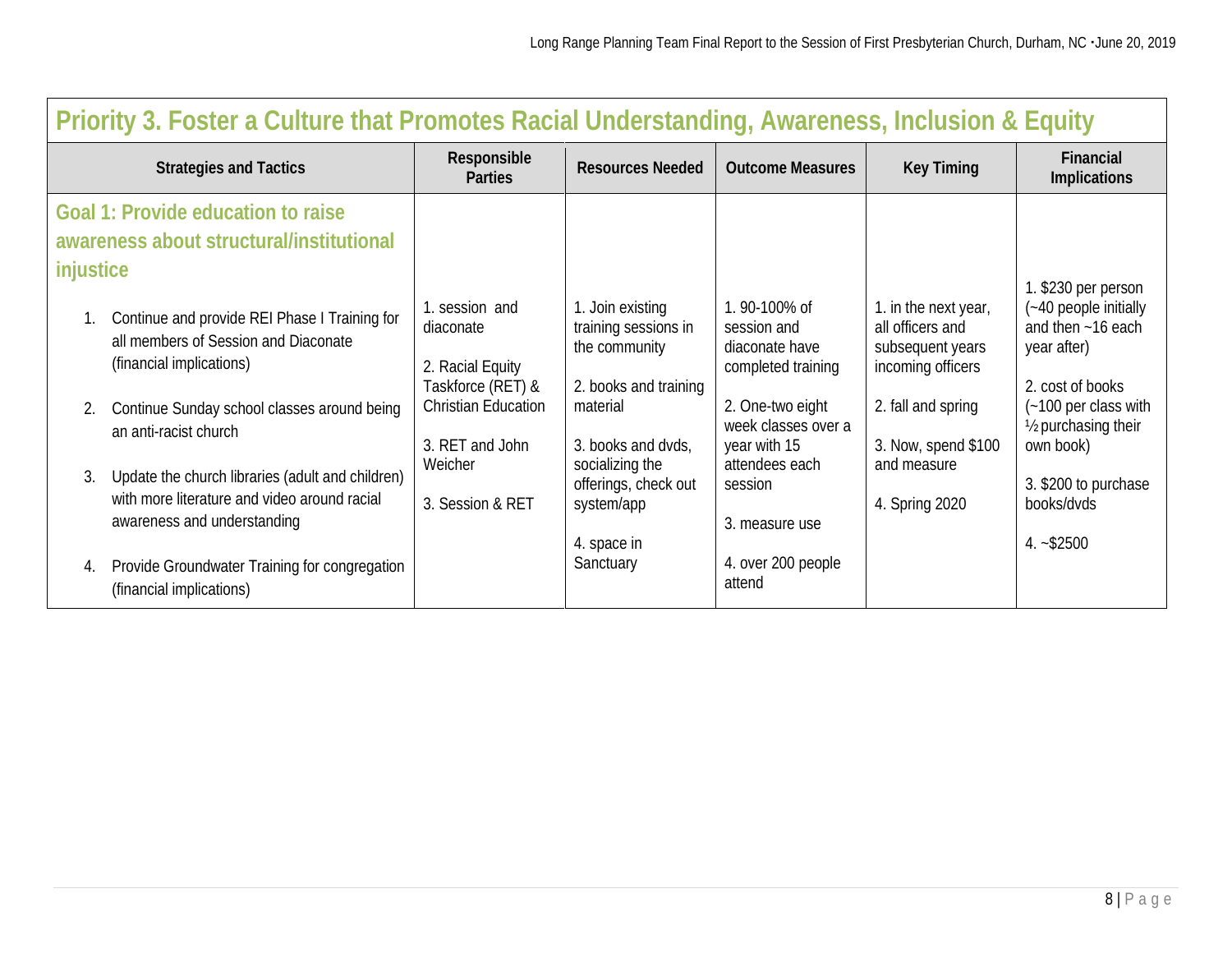| Priority 3. Foster a Culture that Promotes Racial Understanding, Awareness, Inclusion & Equity (Con't)                                                                                                                                                                                                                                                                                                                                                                                                                        |                                                                                                                                                                                                                  |                                                                                                                                                                               |                                                                                                                                                                                                            |                                                                                 |                                                                                                                                      |  |  |
|-------------------------------------------------------------------------------------------------------------------------------------------------------------------------------------------------------------------------------------------------------------------------------------------------------------------------------------------------------------------------------------------------------------------------------------------------------------------------------------------------------------------------------|------------------------------------------------------------------------------------------------------------------------------------------------------------------------------------------------------------------|-------------------------------------------------------------------------------------------------------------------------------------------------------------------------------|------------------------------------------------------------------------------------------------------------------------------------------------------------------------------------------------------------|---------------------------------------------------------------------------------|--------------------------------------------------------------------------------------------------------------------------------------|--|--|
| <b>Strategies and Tactics</b>                                                                                                                                                                                                                                                                                                                                                                                                                                                                                                 | Responsible<br><b>Parties</b>                                                                                                                                                                                    | <b>Resources Needed</b>                                                                                                                                                       | <b>Outcome Measures</b>                                                                                                                                                                                    | <b>Key Timing</b>                                                               | Financial<br>Implications                                                                                                            |  |  |
| Goal 2: Provide more meaningful<br>interactions with other groups<br>Create an ad hoc committee to explore<br>relationship building with churches of color<br>a. Encourage FPC members to attend<br>services and other events at<br>Covenant<br>More interactions with Iglesia<br>b.<br>Emanuel<br>Review of church facilities (i.e. one that is<br>2.<br>inclusive of other cultures) by outside<br>consultant<br>Continue to invite artists, poets, speakers,<br>3.<br>musicians, dramatists, film series, dancers,<br>etc. | 1. Pastor and ad hoc<br>committee<br>a. Pastors/staffs<br>b. Service and<br><b>Mission</b><br>2. Worship & the Arts<br>Committee, RET<br><b>Property Committee</b><br>3. Worship & the Arts<br>Committee and RET | 1. ad hoc committee<br>a. newsletter and<br>social media<br>b. Service and<br>Mission/Fellowship<br>committee<br>2. outside reviewer<br>3. space, newsletter,<br>social media | 1. increased<br>interactions with<br>churches of color<br>a. Two events per<br>year<br>b. Two events per<br>year<br>2. report with<br>recommendations<br>that are implemented<br>3. Two events per<br>year | 1. begin in fall 2019<br>2. begin in fall 2019<br>3. target of<br>opportunities | 1. None (currently<br>funding IE/Covenant<br>through budget but<br>unsure there is need<br>for extra)<br>2. \$1000<br>3. \$2500/year |  |  |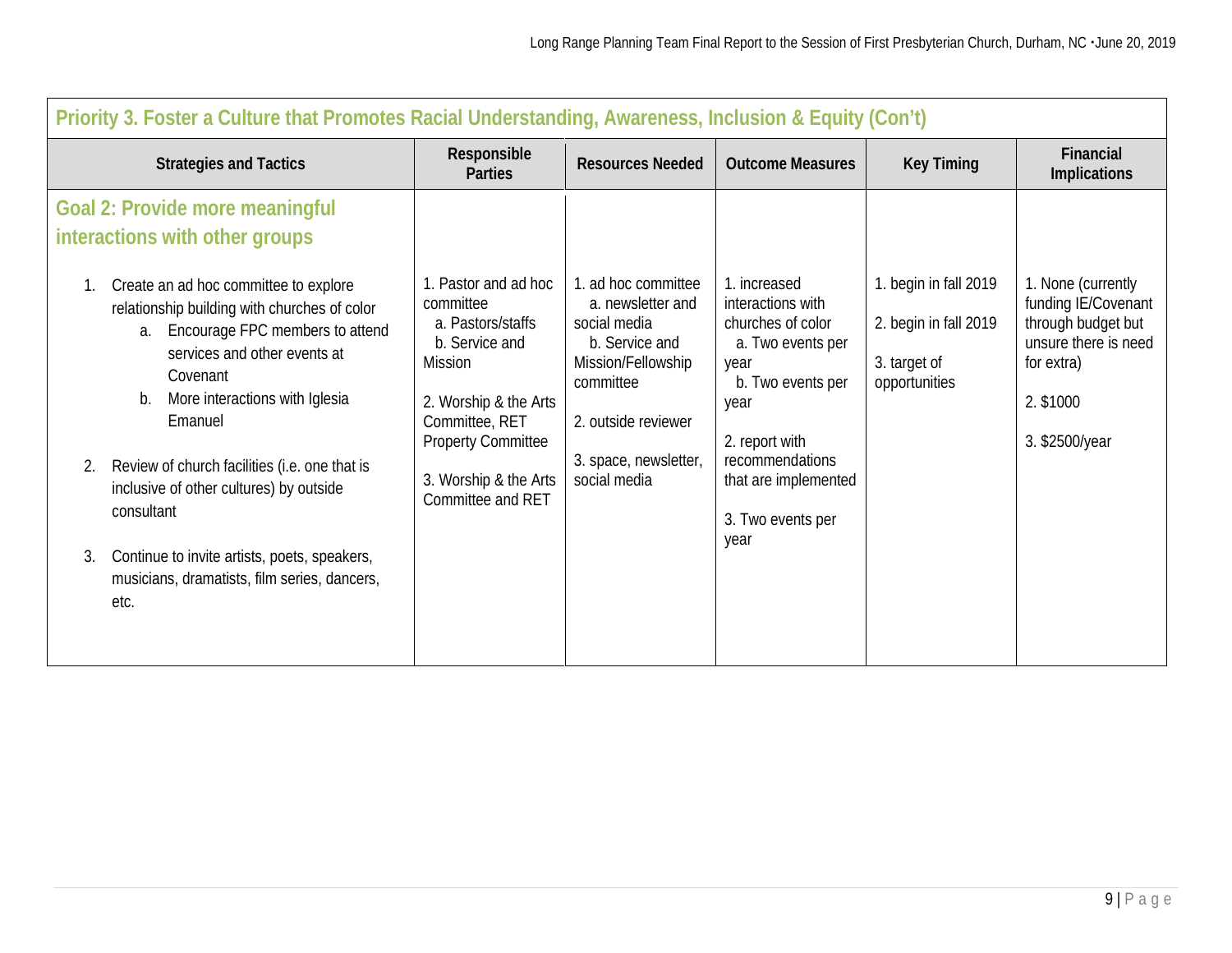|        | Priority 3. Foster a Culture that Promotes Racial Understanding, Awareness, Inclusion & Equity (Con't)     |                                                                        |                                                   |                                                                                |                                                           |                                                     |  |
|--------|------------------------------------------------------------------------------------------------------------|------------------------------------------------------------------------|---------------------------------------------------|--------------------------------------------------------------------------------|-----------------------------------------------------------|-----------------------------------------------------|--|
|        | <b>Strategies and Tactics</b>                                                                              | Responsible<br><b>Parties</b>                                          | <b>Resources Needed</b>                           | <b>Outcome Measures</b>                                                        | <b>Key Timing</b>                                         | <b>Financial</b><br>Implications                    |  |
| equity | Goal 3: Commit to be an ally for racial                                                                    |                                                                        |                                                   |                                                                                |                                                           |                                                     |  |
|        | Support and enhance CAN and similar<br>organizations that support Diversity, Equity, &<br><b>Inclusion</b> | 1. Pastor, Susan<br>Dunlap, Dan<br>Hudgins, Sharon<br>Hirsch, & Laurie | 1. newsletter, social<br>media<br>2. training and | 1. Increase<br>delegates to required<br>meetings and on<br>standing committees | 1. Follows CAN<br>planning schedule<br>2. start in spring | 1. budget dollars to<br>increase to \$3K by<br>2020 |  |
| 2.     | Enhance Prison Ministries - both member<br>participation and education around why this is<br>so important  | Williamson<br>2. Jane Williams                                         | volunteers for<br>visitation and post<br>release  | 2. increased number<br>of volunteers for<br>visitation                         | 2020<br>3. Ongoing                                        | 2. funding for training<br>3. nothing significant   |  |
| 3.     | Continue event hosting (NAACP, MLK Day<br>Celebration, etc.)                                               | 3. Staff and<br>volunteers                                             | 3. building space                                 | 3. Continue to host                                                            |                                                           |                                                     |  |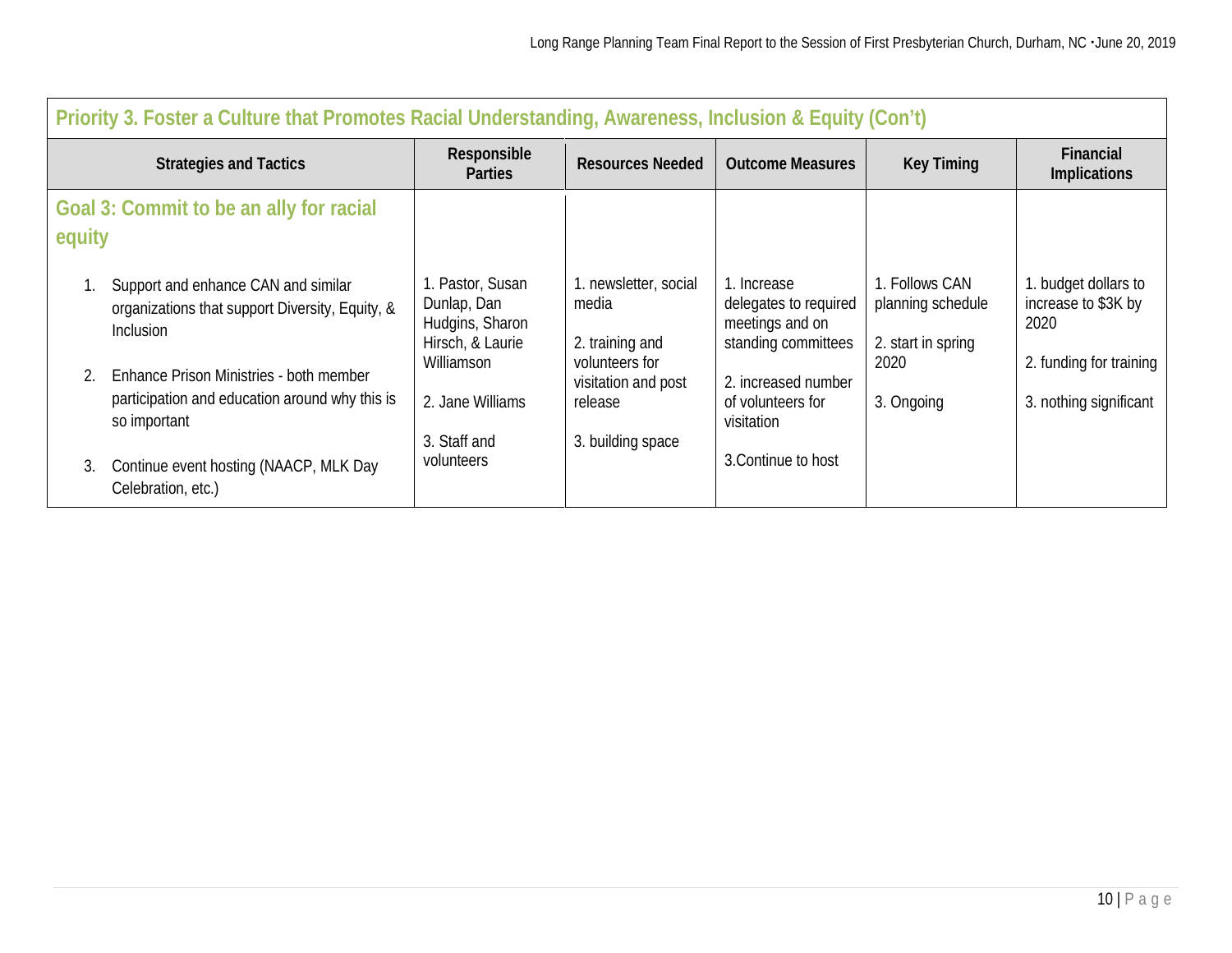| Priority 4. Make Christian Formation More Inclusive and Connected to the Day-to-Day Life of FPC                                                                                 |                                                                                        |                                                                    |                                                                                                                                                                       |                                          |                                                                            |  |
|---------------------------------------------------------------------------------------------------------------------------------------------------------------------------------|----------------------------------------------------------------------------------------|--------------------------------------------------------------------|-----------------------------------------------------------------------------------------------------------------------------------------------------------------------|------------------------------------------|----------------------------------------------------------------------------|--|
| <b>Strategies and Tactics</b>                                                                                                                                                   | Responsible<br><b>Parties</b>                                                          | <b>Resources Needed</b>                                            | Outcome<br><b>Measures</b>                                                                                                                                            | <b>Key Timing</b>                        | <b>Financial</b><br>Implications                                           |  |
| Goal 1: Expand when and where Christian<br>formation happens<br>Increase spiritual activities and offerings for all<br>ages based on feedback and demand outside of             | 1-3. Christian<br>Education<br>committee,                                              | 1-3. Space to meet<br>at FPC and off-site<br><b>locations</b>      | 1-3. Increased<br>activities and<br>attendance.                                                                                                                       | 1. ongoing, regular<br>events.           | 1.minimal<br>2-3. providing some                                           |  |
| Sunday morning<br>Increase yearly attendance to conferences and<br>2.<br>spiritual retreats outside of FPC<br>Plan church-wide, intergenerational retreat once a<br>3.          | Fellowship<br>committee, and<br>individual<br>groups/representativ<br>es               | volunteers to<br>coordinate                                        | Collecting and<br>documenting<br>feedback on<br>activities to assure<br>they are meeting                                                                              | 2-3. Yearly<br>conference and<br>retreat | funds to help<br>individuals attend<br>conferences and<br>retreats         |  |
| year                                                                                                                                                                            |                                                                                        |                                                                    | demand and<br>effective.                                                                                                                                              |                                          |                                                                            |  |
| <b>Goal 2: Diversify subject matter that</b><br>supports Christian formation                                                                                                    |                                                                                        |                                                                    |                                                                                                                                                                       |                                          |                                                                            |  |
| Review current Sunday School offerings and note<br>gaps or areas for growth, modify based on<br>feedback and demand, consider module topics<br>(e.g. 8 week courses) as options | 1. Christian<br>Education<br>committee and<br>individual<br>groups/representativ<br>es | 1. Space to meet at<br>FPC and off-site<br>location, and<br>demand | 1. Increased<br>activities and<br>attendance.<br>Collecting and<br>documenting<br>feedback on<br>activities to assure<br>they are meeting<br>demand and<br>effective. | 1. ongoing                               | 1. minimal and only<br>for education<br>materials or<br>speaker/instructor |  |